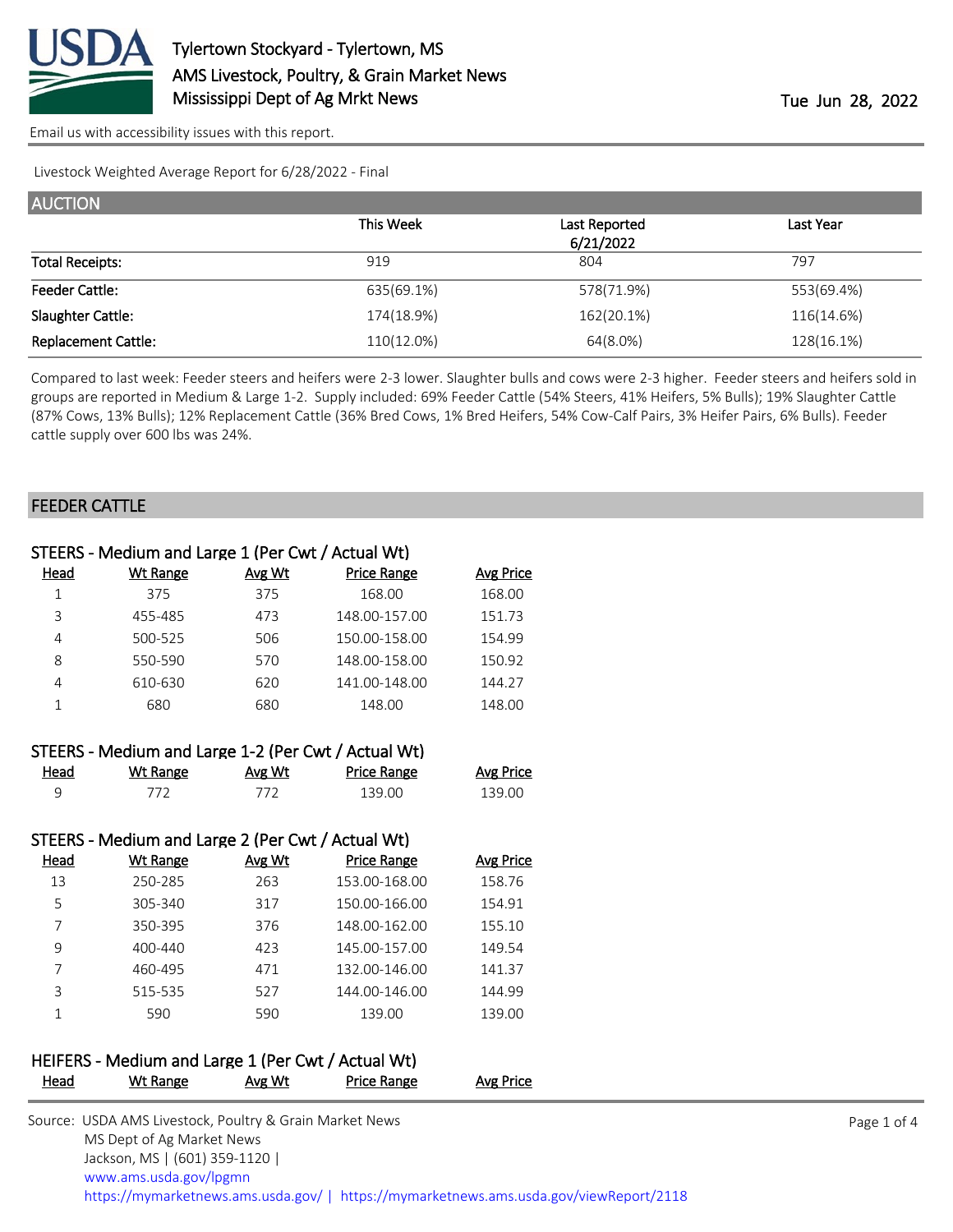

# Tylertown Stockyard - Tylertown, MS AMS Livestock, Poultry, & Grain Market News Mississippi Dept of Ag Mrkt News Tue Jun 28, 2022

[Email us with accessibility issues with this report.](mailto:mars@ams.usda.gov?subject=508%20issue)

| 4 | 465-480 | 473 | 130.00-137.00 | 133.44 |
|---|---------|-----|---------------|--------|
| 5 | 510-540 | 520 | 127.00-133.00 | 130.73 |
| 8 | 555-565 | 561 | 128.00-138.00 | 133.24 |
| 1 | 615     | 615 | 137.00        | 137.00 |
| 3 | 760-795 | 780 | 114.00-123.00 | 119.06 |
| 1 | 845     | 845 | 130.00        | 130.00 |
|   | 865     | 865 | 126.00        | 126.00 |
|   | 905     | 905 | 120.00        | 120.00 |
|   | 970     | 970 | 116.00        | 116.00 |
|   |         |     |               |        |

|      | HEIFERS - Medium and Large 1-2 (Per Cwt / Actual Wt) |        |             |                  |
|------|------------------------------------------------------|--------|-------------|------------------|
| Head | Wt Range                                             | Avg Wt | Price Range | <b>Avg Price</b> |
|      | 885.                                                 | 885    | 122.75      | 122.75           |

### HEIFERS - Medium and Large 2 (Per Cwt / Actual Wt)

| Head | Wt Range | Avg Wt | Price Range   | <b>Avg Price</b> |
|------|----------|--------|---------------|------------------|
| 4    | 200-245  | 230.   | 129.00-142.00 | 134.84           |
| 8    | 250-295  | 274    | 126.00-157.00 | 140.61           |
| 6    | 305-340  | 325    | 124.00-138.00 | 130.72           |
| 6    | 360-385  | 371    | 124.00-133.00 | 128.70           |

#### BULLS - Medium and Large 1-2 (Per Cwt / Actual Wt)

| Head | Wt Range | Avg Wt | Price Range   | Avg Price |
|------|----------|--------|---------------|-----------|
|      | 460      | 460    | 148.00        | 148.00    |
|      | 525      | 525    | 128.00        | 128.00    |
| っ    | 590-595  | 593    | 126.00-130.00 | 127.99    |
|      | 645      | 645    | 136.00        | 136.00    |
|      | 665-690  | 678    | 126.00-131.00 | 128.45    |

### SLAUGHTER CATTLE

# COWS - Breaker 75-80% (Per Cwt / Actual Wt) Head Wt Range Avg Wt Price Range Avg Price Dressing 12 1230-1550 1409 78.00-88.00 83.48 Average 6 1215-1630 1418 88.00-100.00 91.67 High 2 1405-1480 1443 70.00-72.00 71.03 Low

| COWS - Boner 80-85% (Per Cwt / Actual Wt) |           |        |             |           |          |  |  |
|-------------------------------------------|-----------|--------|-------------|-----------|----------|--|--|
| Head                                      | Wt Range  | Avg Wt | Price Range | Avg Price | Dressing |  |  |
| 34                                        | 850-1175  | 1034   | 72.00-83.00 | 76.90     | Average  |  |  |
| 11                                        | 1095-1205 | 1138   | 84.00-95.00 | 88.04     | High     |  |  |

### COWS - Lean 85-90% (Per Cwt / Actual Wt)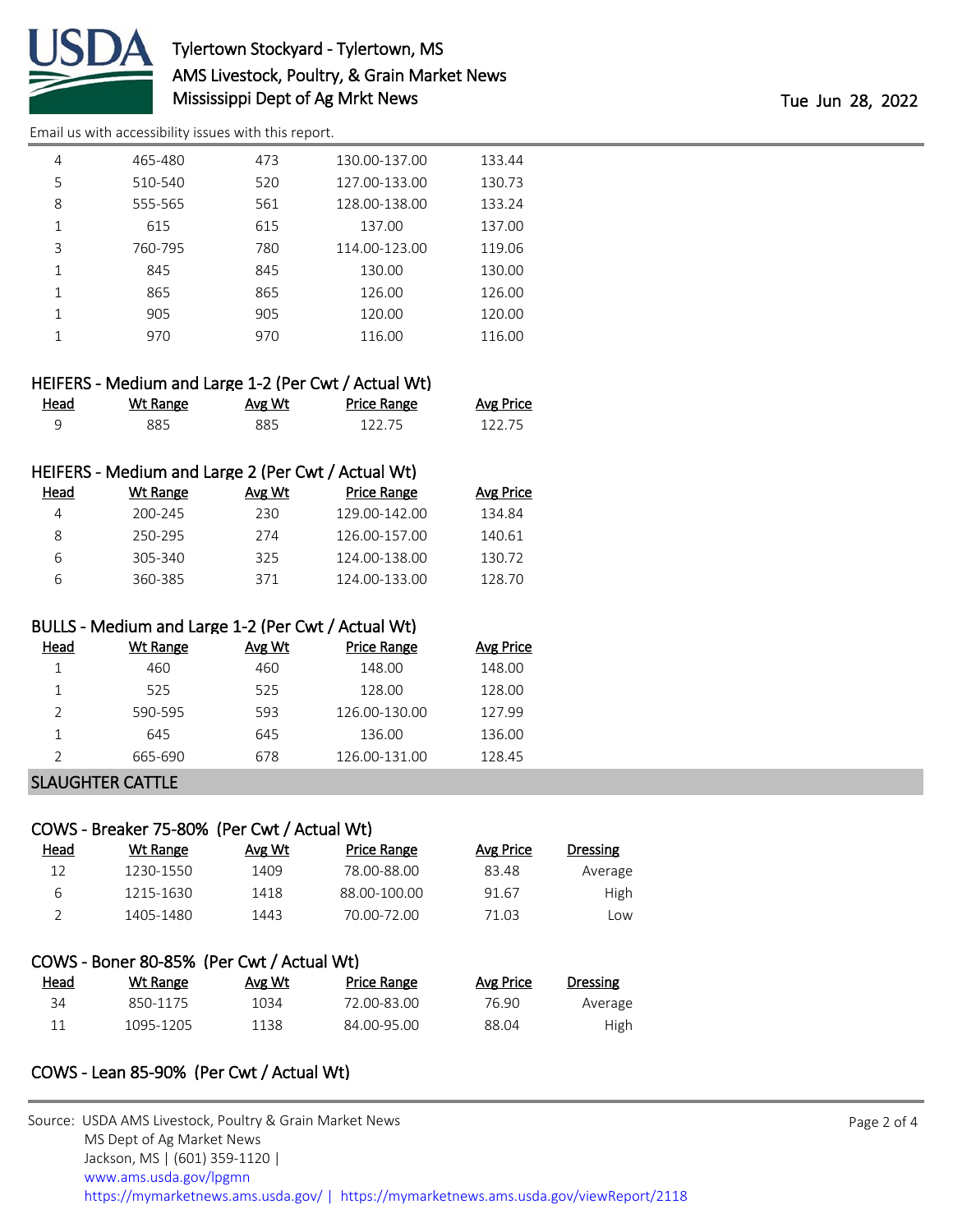

# Tylertown Stockyard - Tylertown, MS AMS Livestock, Poultry, & Grain Market News Mississippi Dept of Ag Mrkt News Tue Jun 28, 2022

[Email us with accessibility issues with this report.](mailto:mars@ams.usda.gov?subject=508%20issue)

| Head | <b>Wt Range</b>                               | Avg Wt | <b>Price Range</b> | <b>Avg Price</b> | <b>Dressing</b> |
|------|-----------------------------------------------|--------|--------------------|------------------|-----------------|
| 11   | 895-1040                                      | 983    | 52.00-62.00        | 57.48            | Average         |
| 18   | 880-1160                                      | 1024   | 64.00-70.00        | 66.79            | High            |
| 8    | 745-1120                                      | 871    | 38.00-50.00        | 44.13            | Low             |
| 4    | 865-1010                                      | 901    | 30.00-35.00        | 31.40            | Very Low        |
| Head | BULLS - 1-2 (Per Cwt / Actual Wt)<br>Wt Range | Avg Wt | Price Range        | <b>Avg Price</b> | <b>Dressing</b> |
| 9    | 1175-2095                                     | 1705   | 106.00-113.00      | 109.80           | Average         |
| 3    | 1745-2030                                     | 1883   | 115.00-116.00      | 115.33           | High            |
| 4    | 905-1565                                      | 1121   | 91.00-99.00        | 95.32            | Low             |
|      | REPLACEMENT CATTLE                            |        |                    |                  |                 |

### BRED COWS - Medium and Large 1-2 (Per Unit / Actual Wt)

| <u>Age</u> | <b>Stage</b>   | Head           | Wt Range | Avg Wt | <b>Price Range</b> | <b>Avg Price</b> |       |
|------------|----------------|----------------|----------|--------|--------------------|------------------|-------|
| $2 - 4$    | Τ1             | 3              | 775-1100 | 925    | 550.00-800.00      | 705.86           |       |
| $2 - 4$    | T <sub>2</sub> | 3              | 890-1035 | 983    | 800.00-1050.00     | 901.95           |       |
| $2 - 4$    | T2             | 1              | 1155     | 1155   | 1100.00            | 1100.00          | Fancy |
| $5 - 8$    | Τ1             | $\overline{2}$ | 940-1050 | 995    | 650.00-750.00      | 697.24           |       |
| $5 - 8$    | Τ1             | 1              | 1175     | 1175   | 1150.00            | 1150.00          | Fancy |
| $5 - 8$    | T2             | 5              | 975-1175 | 1101   | 775.00-1050.00     | 920.80           |       |
| $5 - 8$    | T3             | C              | 915-1100 | 1008   | 750.00-900.00      | 831.89           |       |
| >8         | T3             | 1              | 860      | 860    | 635.00             | 635.00           |       |

#### BRED COWS - Small and Medium 1-2 (Per Unit / Actual Wt)

| <u>Age</u> | Stage | Head | Wt Range | Avg Wt | <b>Price Range</b> | Avg Price |
|------------|-------|------|----------|--------|--------------------|-----------|
| 2-4        |       |      | 600-650  | 625    | 300.00-350.00      | 326.00    |
| 2-4        |       |      | 600-675  | 640    | 310.00-600.00      | 474.22    |
| $5 - 8$    |       |      | 725      | 725.   | 470.00             | 470.00    |

### BRED HEIFERS - Medium and Large 1-2 (Per Unit / Actual Wt)

| Age | Stage | Head | Wt Range | Avg Wt | <b>Price Range</b> | Avg Price |
|-----|-------|------|----------|--------|--------------------|-----------|
|     |       |      |          |        | 900.00             | 900.00    |

### COW-CALF PAIRS - Medium and Large 1-2 w/ <150 lbs calf (Per Unit / Actual Wt)

| Age     | <b>Stage</b> | Head | <b>Wt Range</b> | Avg Wt | <b>Price Range</b> | <b>Avg Price</b> |
|---------|--------------|------|-----------------|--------|--------------------|------------------|
| $5 - 8$ |              |      | 1055            | 1055   | 850.00             | 850.00           |

# COW-CALF PAIRS - Medium and Large 1-2 w/ 150-300 lbs calf (Per Unit / Actual Wt)

| Age | <b>Stage</b> | Head | Wt Range | Avg Wt | <b>Price Range</b> | <b>Avg Price</b> |
|-----|--------------|------|----------|--------|--------------------|------------------|
| 5-8 |              |      | 950-1105 | 1043   | 875.00-1075.00     | 978.06           |